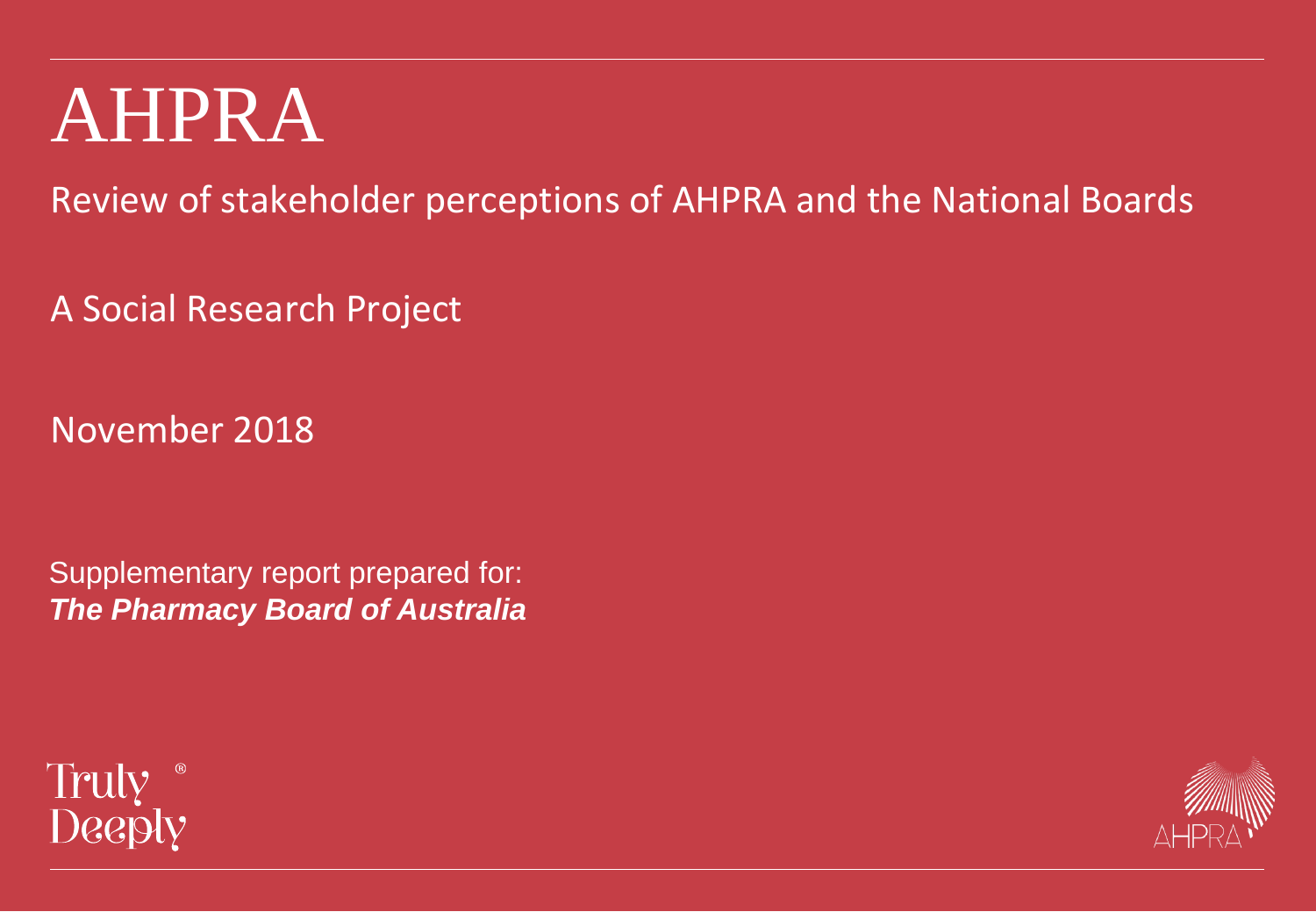### Introduction

- Truly Deeply has been engaged by the Australian Health Practitioner Agency (AHPRA) to test the perception of sentiment towards AHPRA and the National Boards. This review is intended to help AHPRA and National Boards better understand what stakeholders think and feel about the organisation and to identify how to facilitate ongoing confidence and trust in the work performed by AHPRA and National Boards.
- The study has used a combination of both qualitative and quantitative approaches, specifically extended interviews (face to face and via the telephone), focus groups and online surveys.
- A single, integrated report has been provided to AHPRA documenting the key themes and results.
- A separate summary has been provided for each of the National Boards based on the results of the online survey with practitioners.
- The purpose of this report is to present a subset of findings specifically for the **Pharmacy Board of Australia.**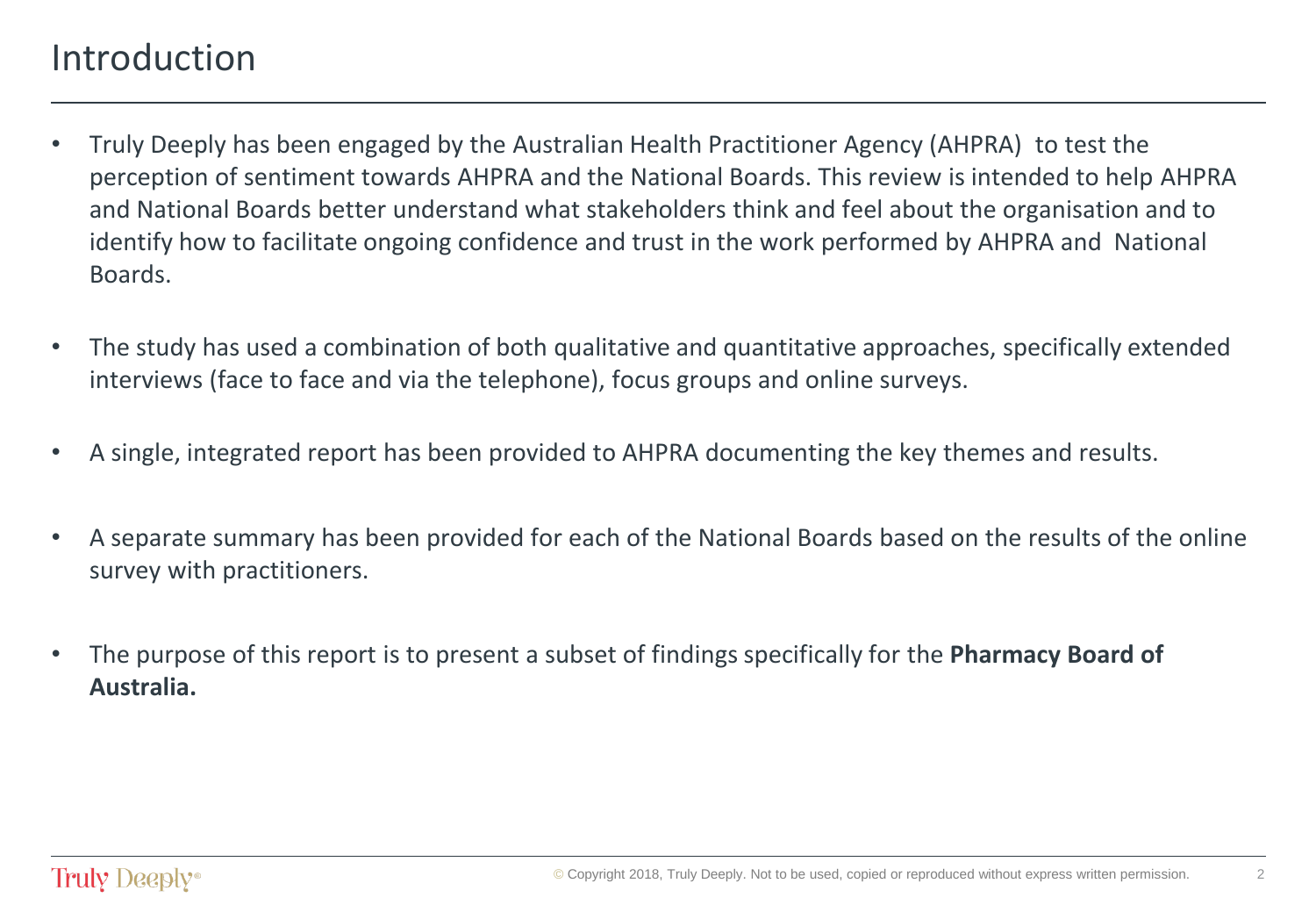A **four stage** approach that combined both qualitative and quantitative research approaches has been used.

**Stage 1** comprised a total of 53 qualitative interviews. This consisted of interviews with the Chair of every National Board (15); the Executive Officer of almost every National Board (13), Government health providers (3); major health employers (3); Aboriginal and Torres Strait Islander Health Strategy group representatives (5); Co-regulatory partners (4); Professions Reference Group members (3); representatives from CALD communities (2) and 'Other' various stakeholders (5).

These interviews were conducted between August 10 and September 26, 2018.

**Stage 2** involved three focus groups. The three groups were conducted with i) Members of the Community Reference Group; ii) Members of the Professions Reference Group and iii) Accreditation Authority representatives.

These groups were conducted between August 14 - 22, 2018.

**Stage 3** consisted of an online survey with practitioners from all 15 registered professions. This survey was conducted between September 17 – 25, 2018.

**Stage 4** consisted of an online survey with a representative sample of the Australian general public. This survey was conducted between September 17 – 25, 2018.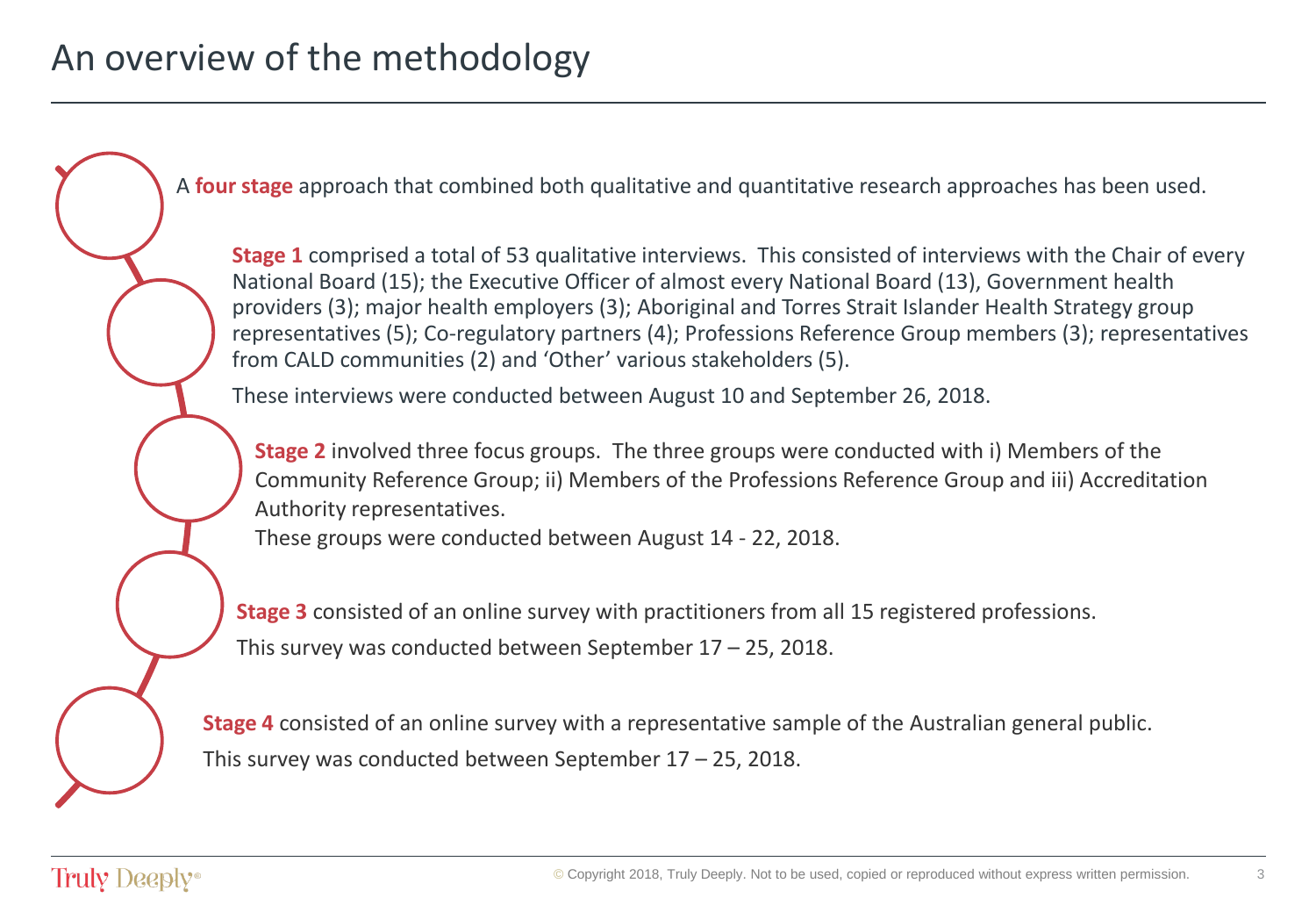- − Online surveys were conducted with practitioners as well as the broader community following the qualitative investigation. Truly Deeply developed the questionnaires in consultation with AHPRA.
- − The questionnaires were developed to allow initial findings in the qualitative to be further explored and validated. Additional pre-codes and lists of words and statements were included in the survey following feedback from interviews and discussion with stakeholders.
- − Respondents to the Community Survey were sourced using an external panel provider.
- − Participants in the Practitioner Survey were sourced by AHPRA (using software that allowed the survey to be deployed to a random sample of practitioners in each profession).
- − The practitioner sample has been weighted to ensure an equal 'voice' within the total sample of registered health practitioners (with the sample of 'nurses' and 'midwives' further separated). This has been to done to ensure that the views of (for example) of 'psychologists', which accounted for 14% of responses to the survey, does not distort the views of other professions, which accounted for a much smaller response overall to the survey.
- − Once the surveys were closed, statistical analysis was conducted by Truly Deeply to summarise and compare the quantitative findings.

|                               | <b>Community Survey</b> | <b>Practitioner Survey</b> |  |
|-------------------------------|-------------------------|----------------------------|--|
| <b>Fieldwork dates</b>        | September 19 - 25       | September 19 - 27          |  |
| <b>Responses</b>              | 1,020                   | 5,694                      |  |
| <b>Email invitations sent</b> | na                      | 100,257                    |  |
| <b>Response rate</b>          | na                      | 6.0%                       |  |

#### Truly Deeply<sup>®</sup>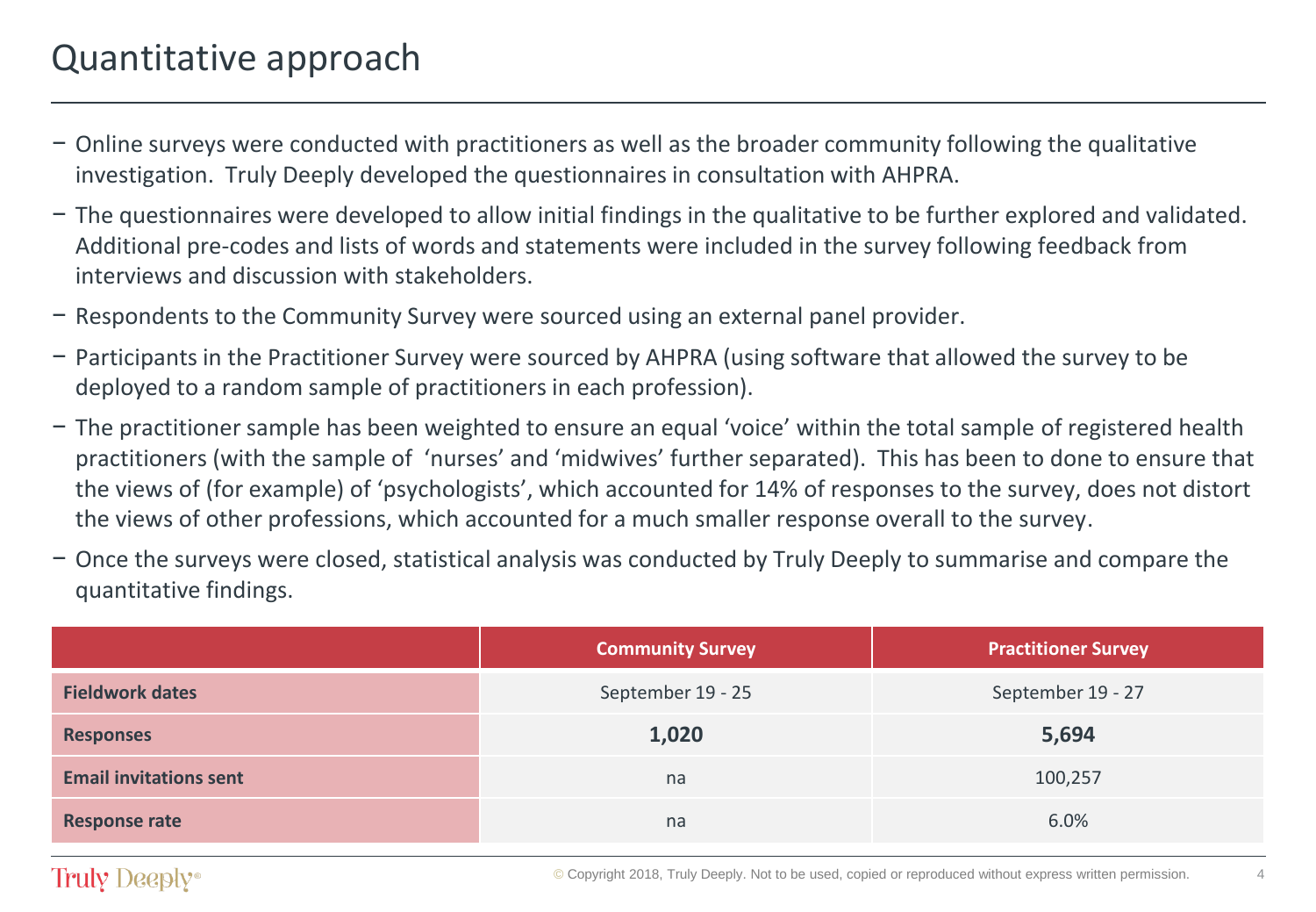### Sample of registered practitioners (n = 5,694)



Truly Deeply<sup>®</sup>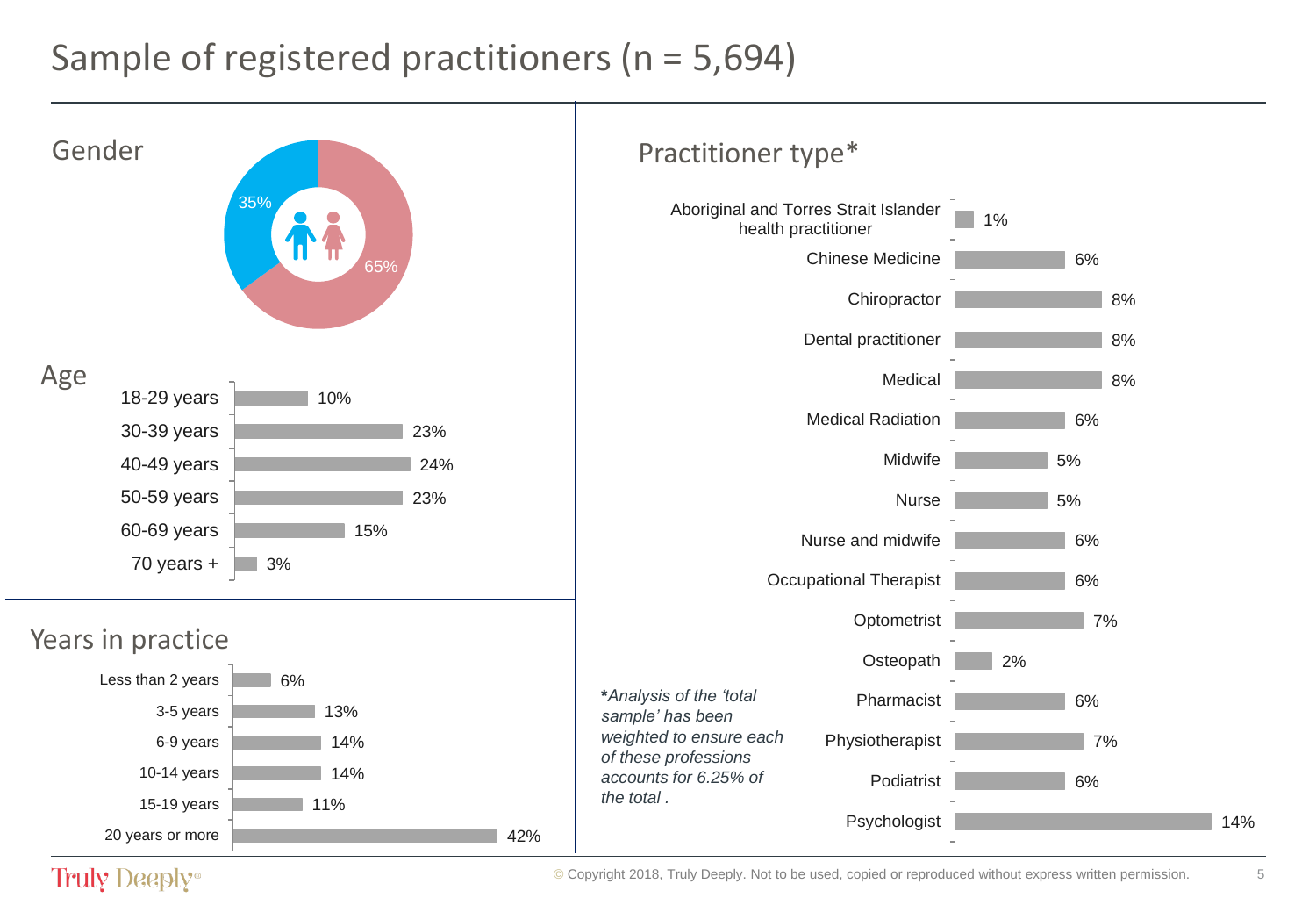### Sample of registered practitioners (n = 5,694)



#### Truly Deeply<sup>®</sup>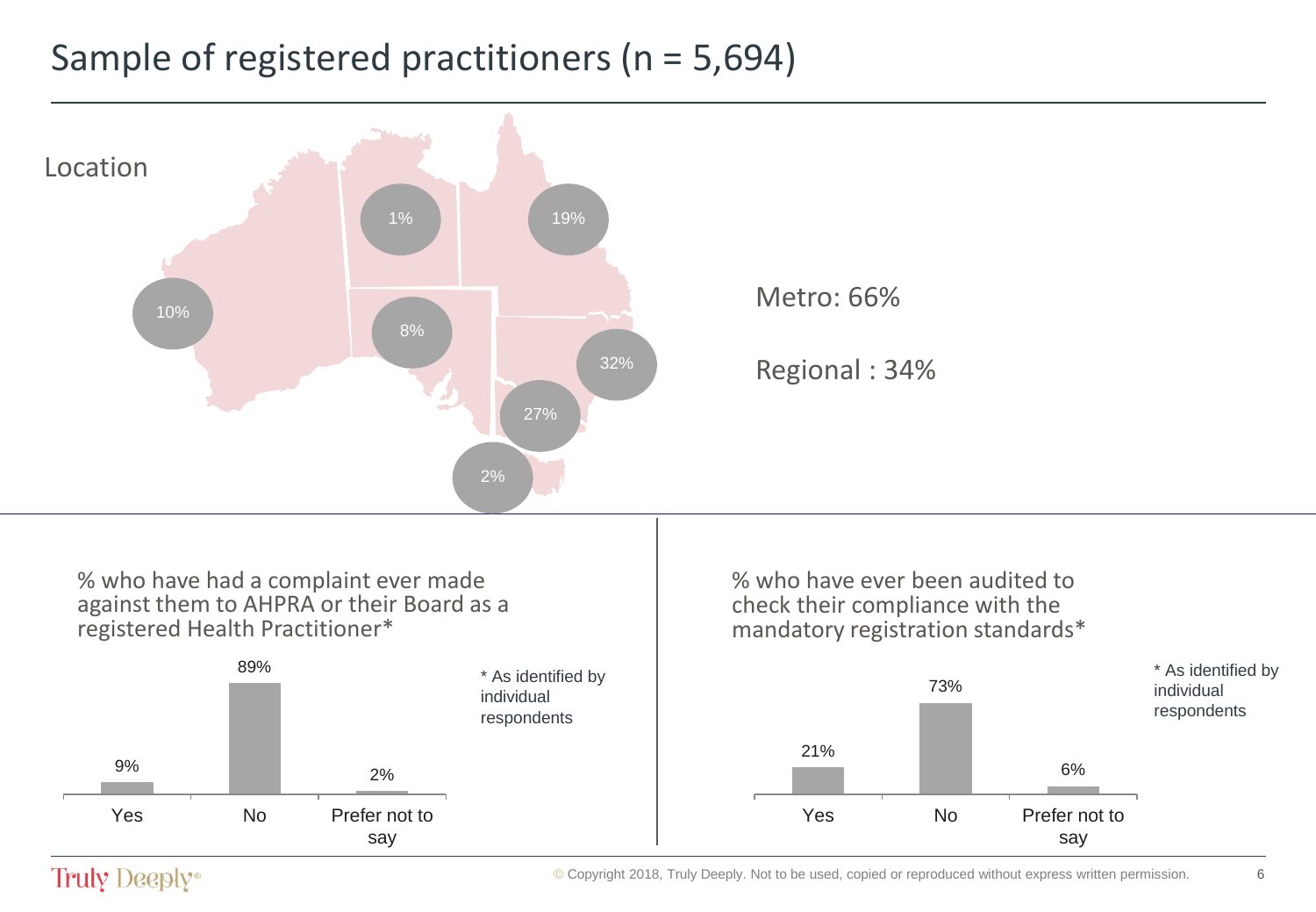## Summary of results of the online survey with registered health practitioners.

## Specific insights into the responses from: **pharmacists**

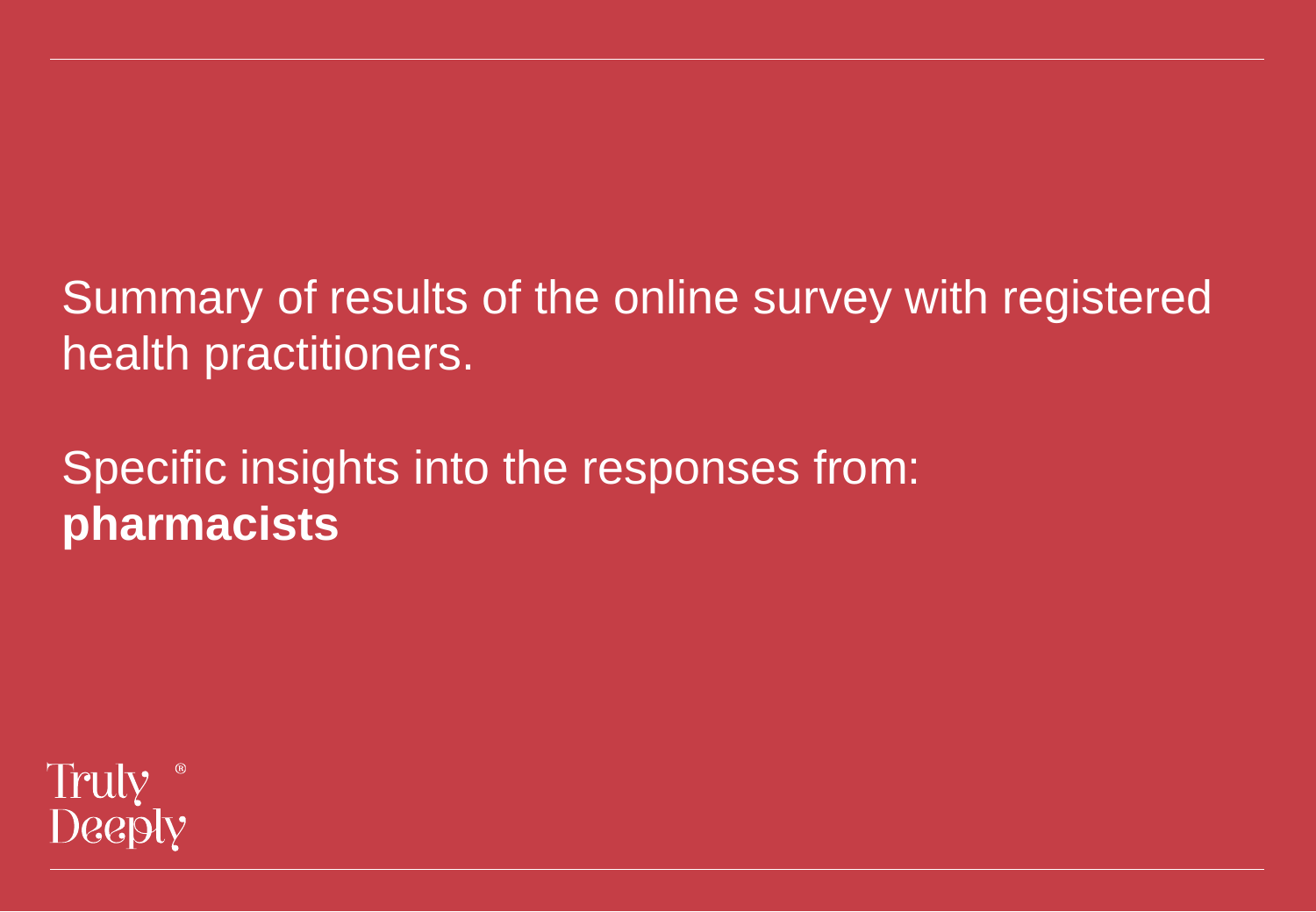### Sample of pharmacists (n=355)



Truly Deeply<sup>®</sup>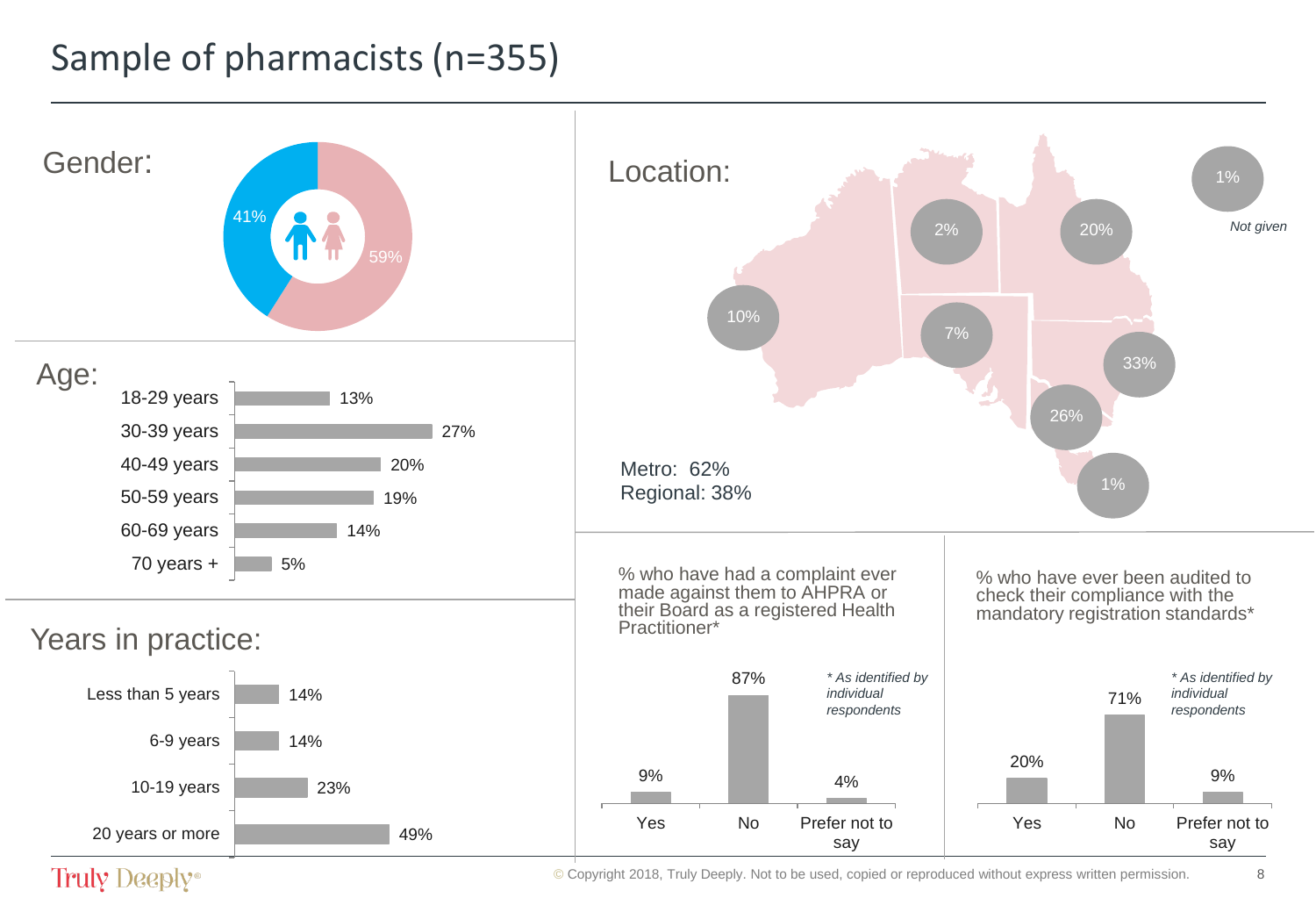### Perceptions of the Pharmacy Board of Australia (Top 20 associations)

Q. Which of the following words or statements, if any, do you strongly associate with the (National Board)? Base: Total sample of practitioners registered with this specific Board (n=355)

| <b>Perception</b>   | $%$ of<br><b>practitioners</b><br>with that<br>perception of<br>the Board | <b>Difference</b><br>compared to the<br>average across all<br>professions | <b>Perception</b>  | $%$ of<br><b>practitioners</b><br>with that<br>perception of<br>the Board | <b>Difference</b><br>compared to the<br>average across all<br>professions |
|---------------------|---------------------------------------------------------------------------|---------------------------------------------------------------------------|--------------------|---------------------------------------------------------------------------|---------------------------------------------------------------------------|
| <b>Regulators</b>   | 45%                                                                       | $(+7%)$                                                                   | Rigid              | 15%                                                                       | $(+4%)$                                                                   |
| Necessary           | 37%                                                                       | $(+2%)$                                                                   | Competent          | 14%                                                                       | $(-4%)$                                                                   |
| Administrators      | 35%                                                                       | $(0\%)$                                                                   | Intimidating       | 12%                                                                       | $(+2%)$                                                                   |
| For practitioners   | 31%                                                                       | $(-5%)$                                                                   | Fair               | 12%                                                                       | $(+1%)$                                                                   |
| <b>Bureaucratic</b> | 29%                                                                       | $(+3%)$                                                                   | <b>Advocates</b>   | 11%                                                                       | $(-7%)$                                                                   |
| Decision-makers     | 25%                                                                       | $(-2%)$                                                                   | Shows leadership   | 10%                                                                       | $(-3%)$                                                                   |
| For the public      | 24%                                                                       | $(+1%)$                                                                   | Poor communicators | 10%                                                                       | $(0\%)$                                                                   |
| Trustworthy         | 17%                                                                       | $(+4%)$                                                                   | Supportive         | 10%                                                                       | $(-3%)$                                                                   |
| <b>Controlling</b>  | 16%                                                                       | $(+6%)$                                                                   | Aloof              | 10%                                                                       | $(+3%)$                                                                   |
| Out of touch        | 15%                                                                       | $(+3%)$                                                                   | Supportive         | 10%                                                                       | $(-3%)$                                                                   |

**Green** indicates a result *significantly higher* than the average across all professions. **Orange** indicates a result *significantly lower* than the average across all professions.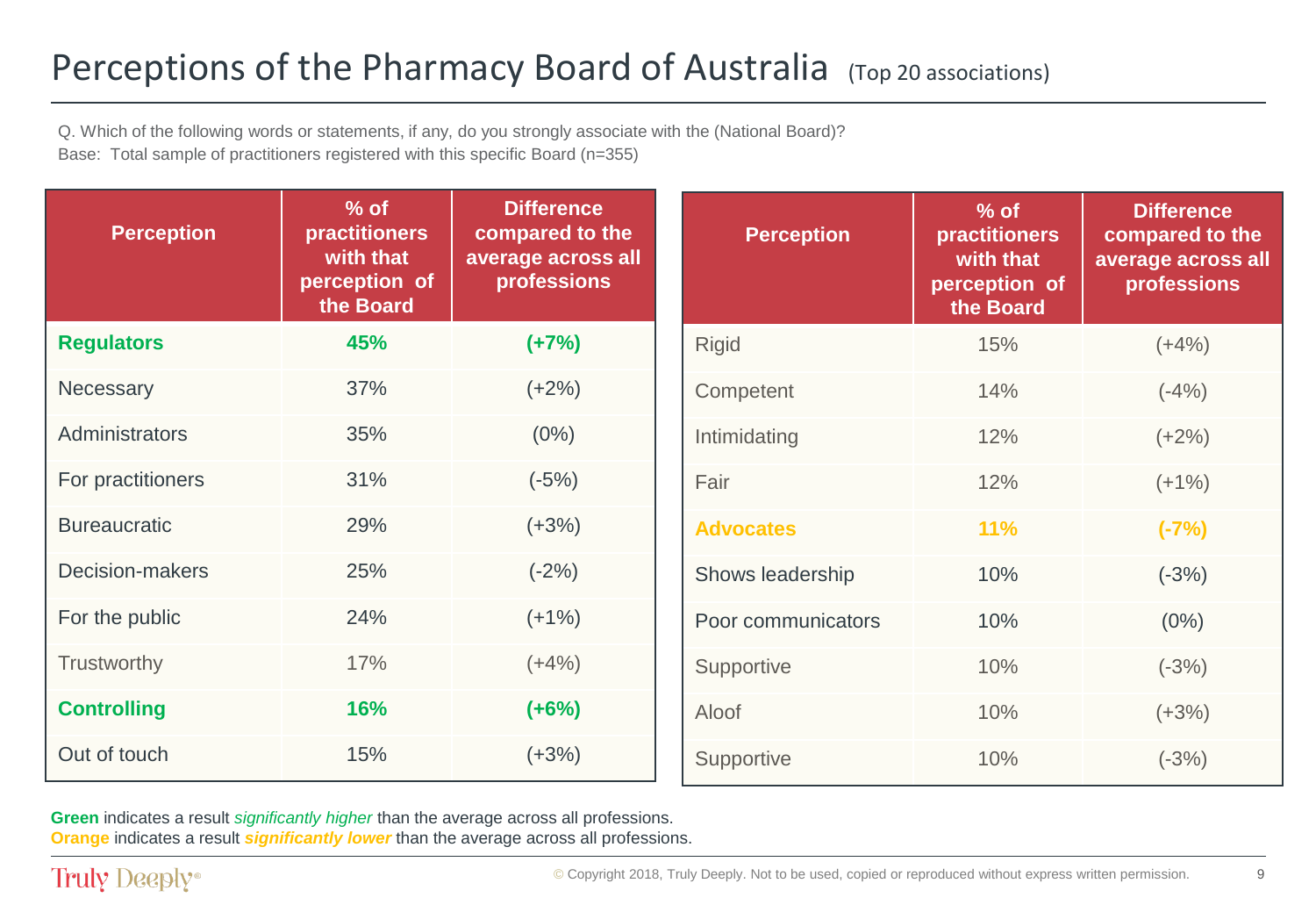### Levels of confidence and trust in the Pharmacy Board of Australia

*Q. Do you feel confident that your National Board is doing everything it can to keep the public safe?*



#### *Q. Do you trust your National Board?*



#### Truly Deeply<sup>®</sup>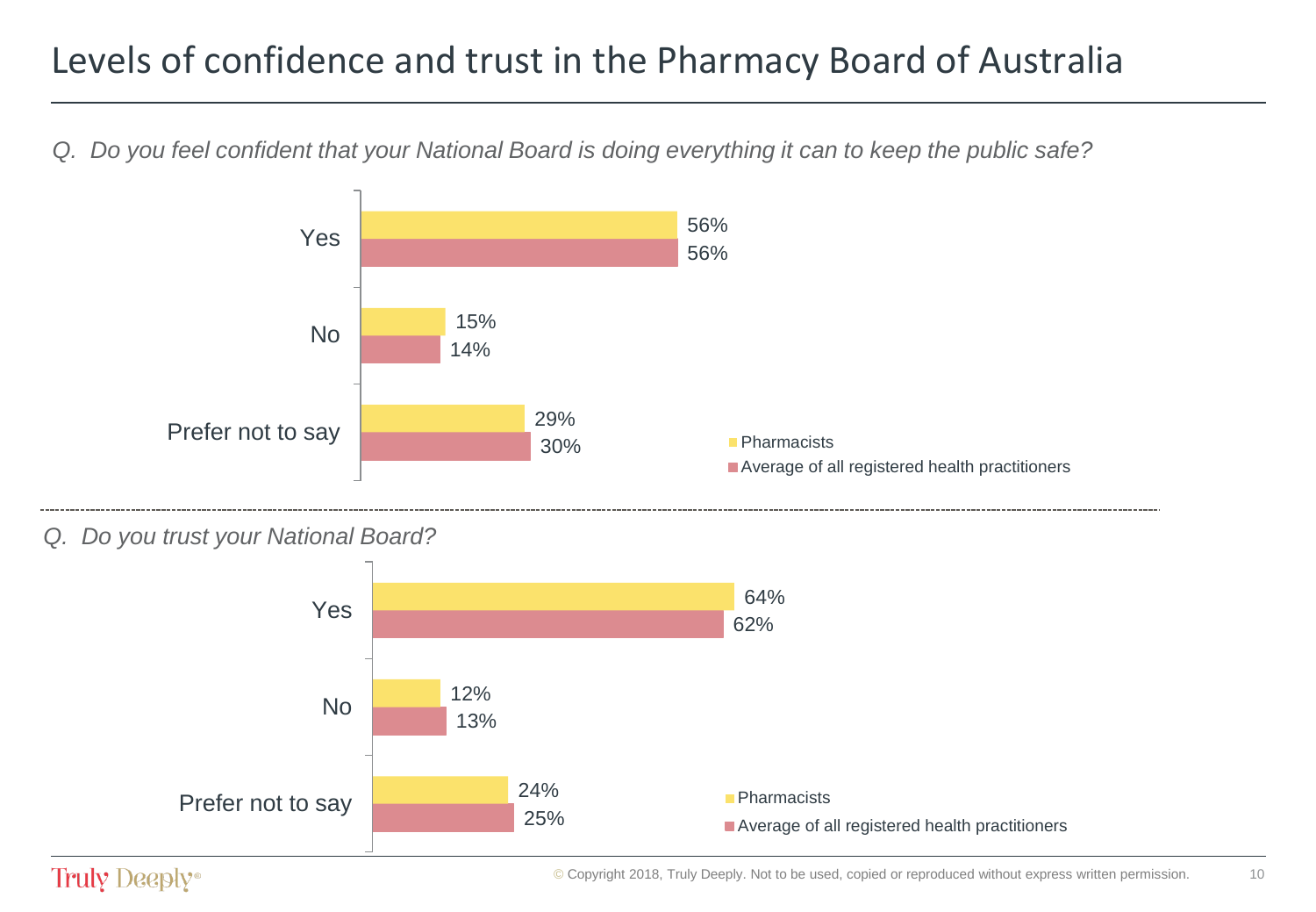### What are the indicators of trust and barriers to trust in the Pharmacy Board of Australia

#### **Indicators of trust: 64% trust the Board**

*They are currently the only association I trust to action relevant issues without hidden agenda.*

*I believe they are doing the right thing and doing the job they are supposed to do.*

*Good reputation, never heard any complaints from other practitioners.*

*Registered and well managed organisation with good intentions.*

*They are fair in their investigation of reports of misconduct. They are there to protect the public and those practitioners who are doing the right thing.*

*Staffed by people with high professional standards and values.*

*Has been a body representing pharmacists for a long time, and I have no knowledge of their actions been unjust or unfair to any pharmacist where the pharmacist has endeavoured to do the right thing.*

*Transparent processes, responsive to complaints but fair.*

#### **Barriers to trust: 12% DO NOT trust the Board**

*Have allowed Chemist Warehouse and other businesses to destroy the pharmacy profession.*

*Nepotism, bias, self interest, lack of objectivity, does not follow through on breaches by rich and more powerful pharmacists, just follows up on vulnerable pharmacists looking for work or improve their position.*

*Not supportive of sole pharmacy businesses. Pharmacy has become an unsatisfactory career for a lot of graduates thanks to chemist warehouse and big pharmacy wholesalers. Working condition and pay is getting only worse with time. Pharmacy career is hard work and effort, but not satisfactory return at the end of the day.*

*I have the impression that they don't help practitioners develop their skills and take the side of the public, even for trivial matters.*

*They are irrelevant and pointless. Do we really need two bodies to regulate pharmacy?*

*They work more for themselves rather than for the profession. Members of board out of touch with reality.*

11

*Non communicative, secret, not representative. # Full list of responses provided separately*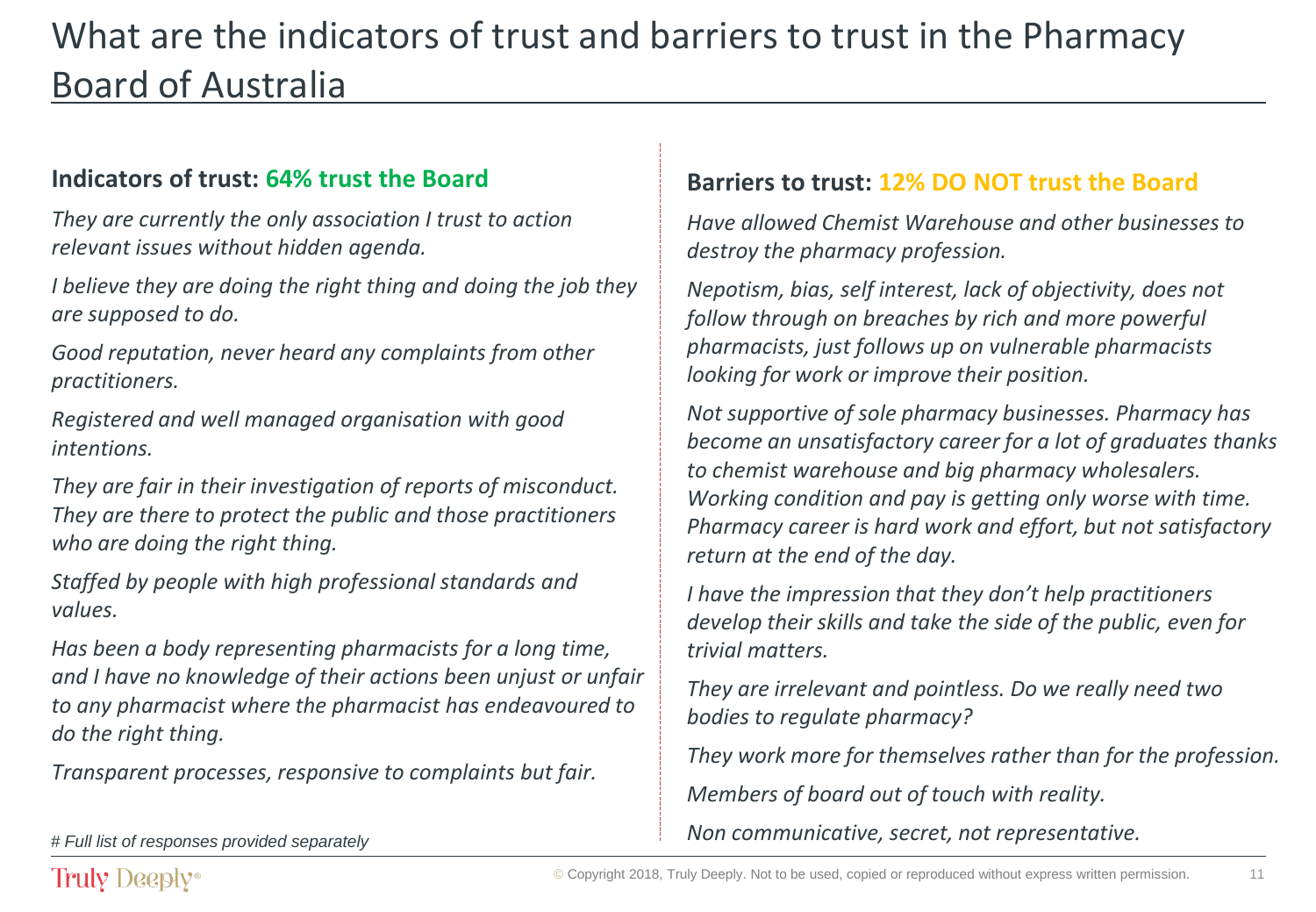### Perceptions of AHPRA amongst pharmacists

#### (Top 20 associations)

Q. Which of the following words or statements, if any, do you strongly associate with AHPRA? Base: Total sample of practitioners registered with this specific Board (n=355)

| <b>Perception</b>      | $%$ of<br><b>practitioners</b><br>with that<br>perception of<br><b>AHPRA</b> | <b>Difference</b><br>compared to the<br>average across all<br>professions | <b>Perception</b> | $%$ of<br><b>practitioners</b><br>with that<br>perception of<br><b>AHPRA</b> | <b>Difference</b><br>compared to the<br>average across all<br>professions |
|------------------------|------------------------------------------------------------------------------|---------------------------------------------------------------------------|-------------------|------------------------------------------------------------------------------|---------------------------------------------------------------------------|
| Administrators         | 54%                                                                          | $(+2%)$                                                                   | Out of touch      | 13%                                                                          | $(+1%)$                                                                   |
| <b>Regulators</b>      | 52%                                                                          | $(-2%)$                                                                   | Intimidating      | 13%                                                                          | $(-4%)$                                                                   |
| Necessary              | 41%                                                                          | $(+1%)$                                                                   | <b>Secretive</b>  | 13%                                                                          | $(+5%)$                                                                   |
| <b>Bureaucratic</b>    | 39%                                                                          | $(-1%)$                                                                   | Aloof             | 10%                                                                          | $(+2%)$                                                                   |
| For the public         | 33%                                                                          | $(-5%)$                                                                   | Competent         | 10%                                                                          | $(-5%)$                                                                   |
| For practitioners      | 31%                                                                          | $(+1%)$                                                                   | <b>Accessible</b> | 8%                                                                           | $(-5%)$                                                                   |
| <b>Decision makers</b> | 18%                                                                          | $(-7%)$                                                                   | Fair              | 8%                                                                           | $(-2%)$                                                                   |
| <b>Rigid</b>           | 18%                                                                          | $(0\%)$                                                                   | Trustworthy       | 8%                                                                           | $(-1%)$                                                                   |
| Poor communicators     | 17%                                                                          | $(+3%)$                                                                   | <b>Accessible</b> | 8%                                                                           | $(-5%)$                                                                   |
| Controlling            | 15%                                                                          | $(-2%)$                                                                   | Trustworthy       | 8%                                                                           | $(-1%)$                                                                   |

**Green** indicates a result *significantly higher* than the average across all professions. **Orange** indicates a result *significantly lower* than the average across all professions.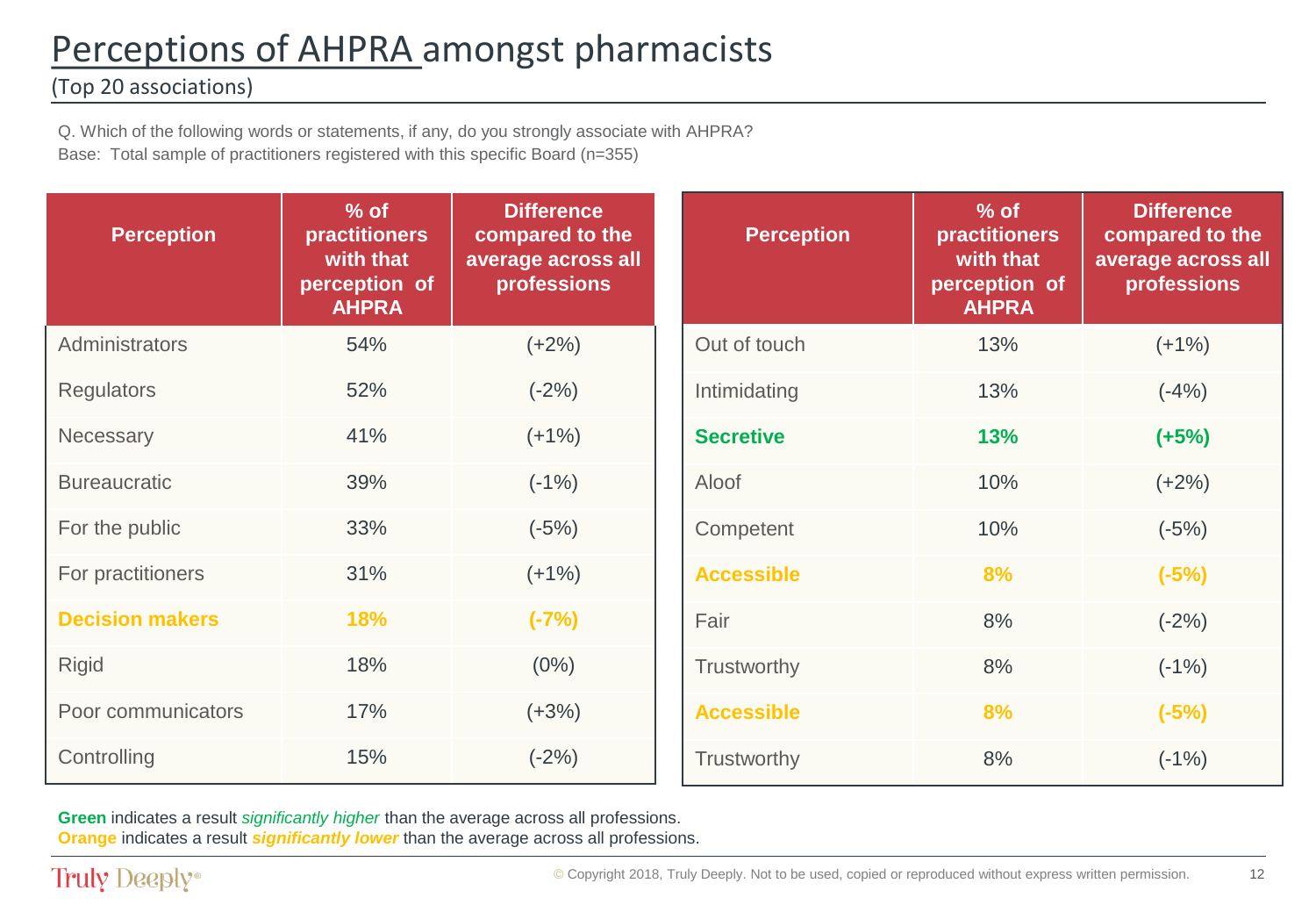### Levels of confidence and trust in AHPRA amongst pharmacists

*Q. Do you feel confident that AHPRA is doing everything it can to keep the public safe?*



#### Truly Deeply<sup>®</sup>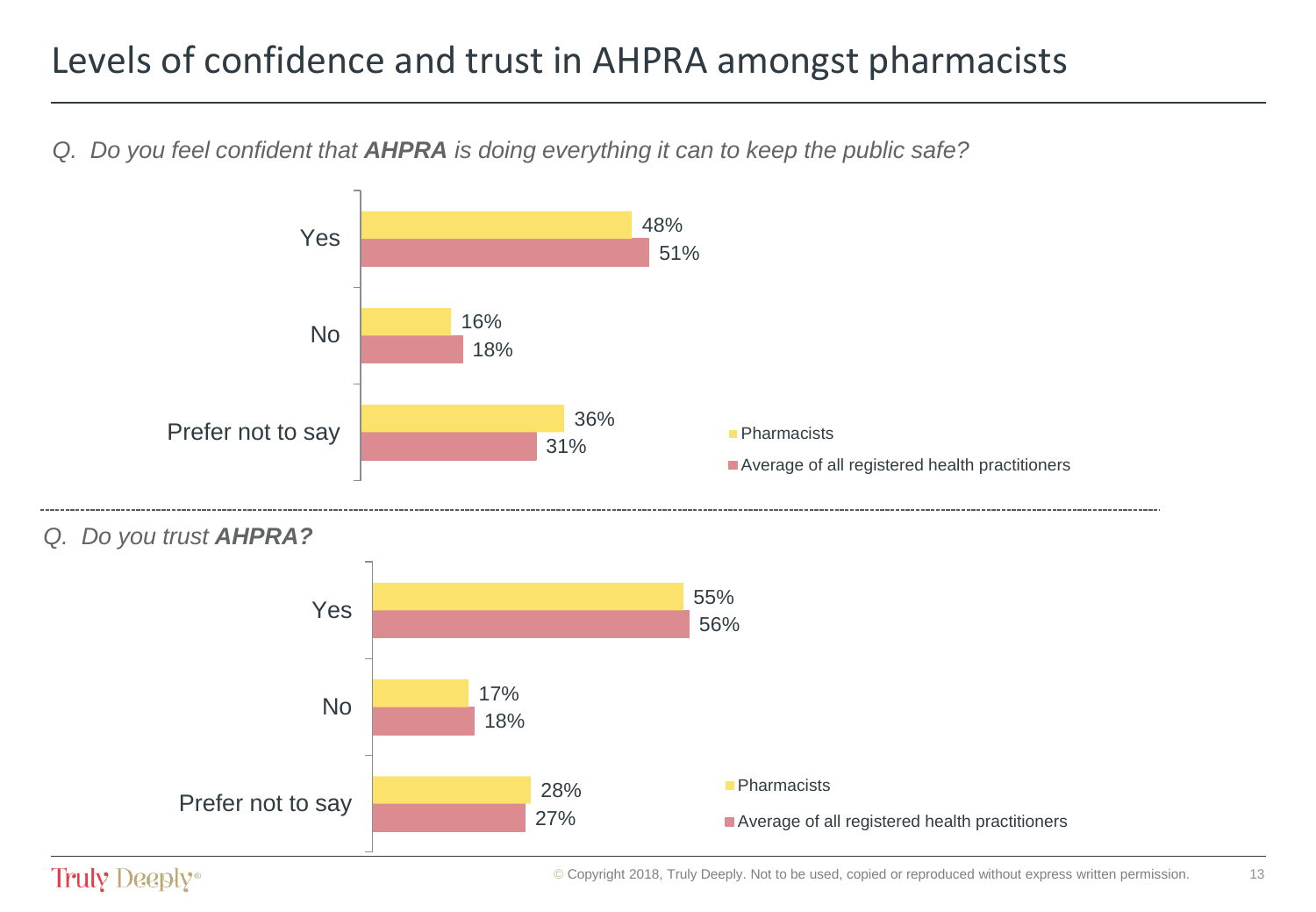### What are the indicators of trust and barriers to trust in AHPRA amongst pharmacists

#### **Indicators of trust: 55% trust AHPRA**

*They are currently the only regulators for health care practitioner registrations.*

*Very professional body.*

*They keep things honest and simple.*

*I believe our interests are foremost.*

*I believe they are fulfilling their function in registration of health care professionals.*

*Seem fair and balanced.*

*Good communication especially through regular newsletters.*

*They seem to be reasonably well organised, considering the tasks they have to do, and honest.*

*Appears to be transparent, not aware of any major negative incidents.*

*They adhere to legal requirements, communications are aimed for the safety of the public. They seem to be fair in their approach And they seem to keep in touch through regular communications.*

#### **Barriers to trust: 17% DO NOT trust AHPRA**

*They are a faceless bunch of bureaucrats who are only interesting in self-aggrandisement. They haven't been in touch with the real world for years, the Boards are the bodies that should be in control of the whole process. Abolish the AHPRA and get the BOARDS to do the work.*

*Slow processes, delays in responding to situations.*

*They are money hungry. What is it exactly that my annual fees do? Nothing for me that's for sure!!!*

*I think they are out of touch with current challenges that practitioners face and give poor advice to practitioners.*

*They operate a system of health practitioner being guilty until proven innocent instead of the other way around.*

*They are inconsistent and in some cases ignorant.*

*Bureaucratic and arrogant.*

*Limited visibility over what they do, yet charge more and more each year.*

14

*Not transparent, secretive.*

*# Full list of responses provided separately*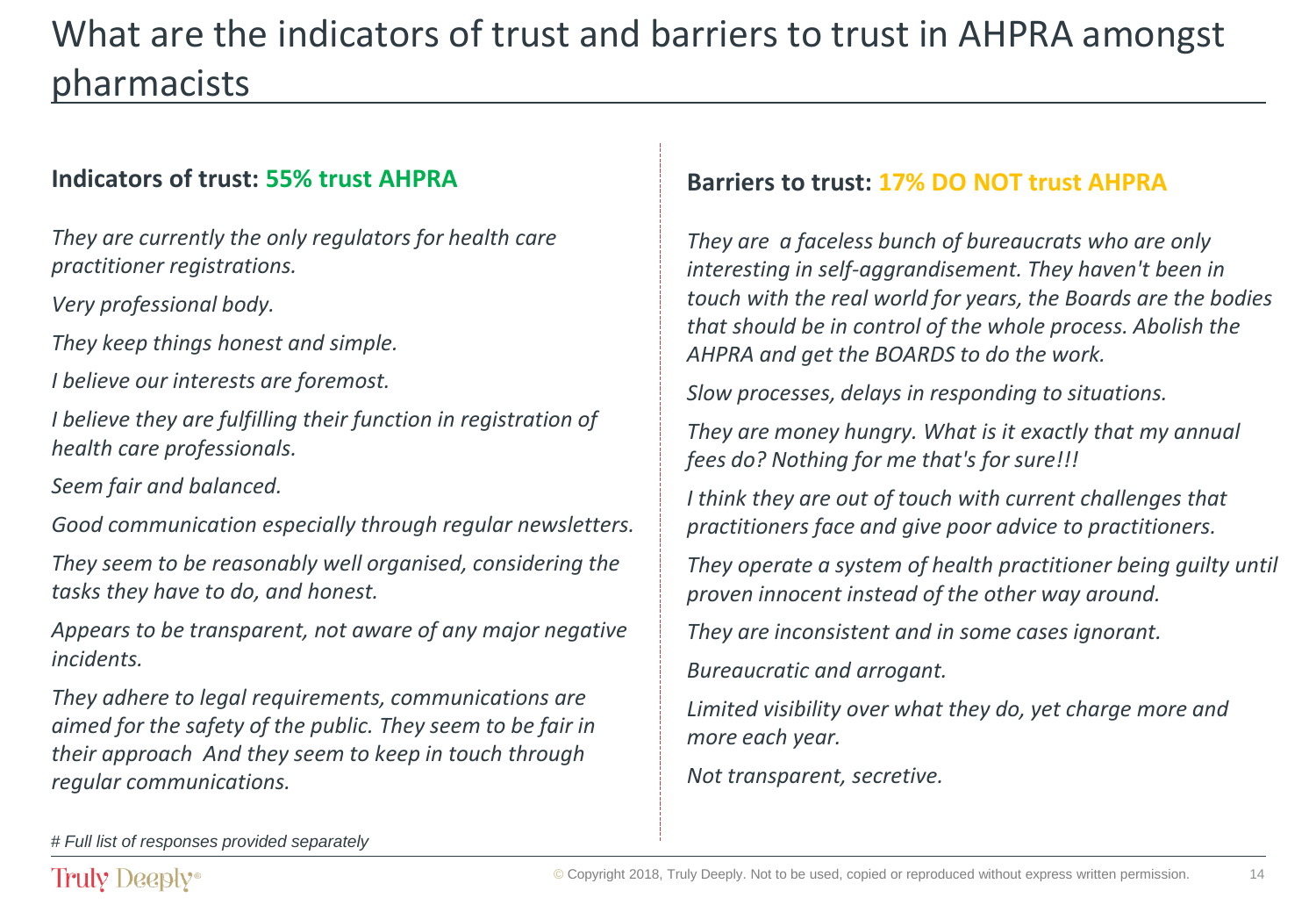### Response to communication by the Pharmacy Board of Australia

*Q. Would you like (National Board) to communicate with you…..?*



*Q. How do you typically respond to communication you receive from (National Board)?* 



Base: Total sample of practitioners registered with this specific Board (n=355)

15

#### Truly Deeply<sup>®</sup>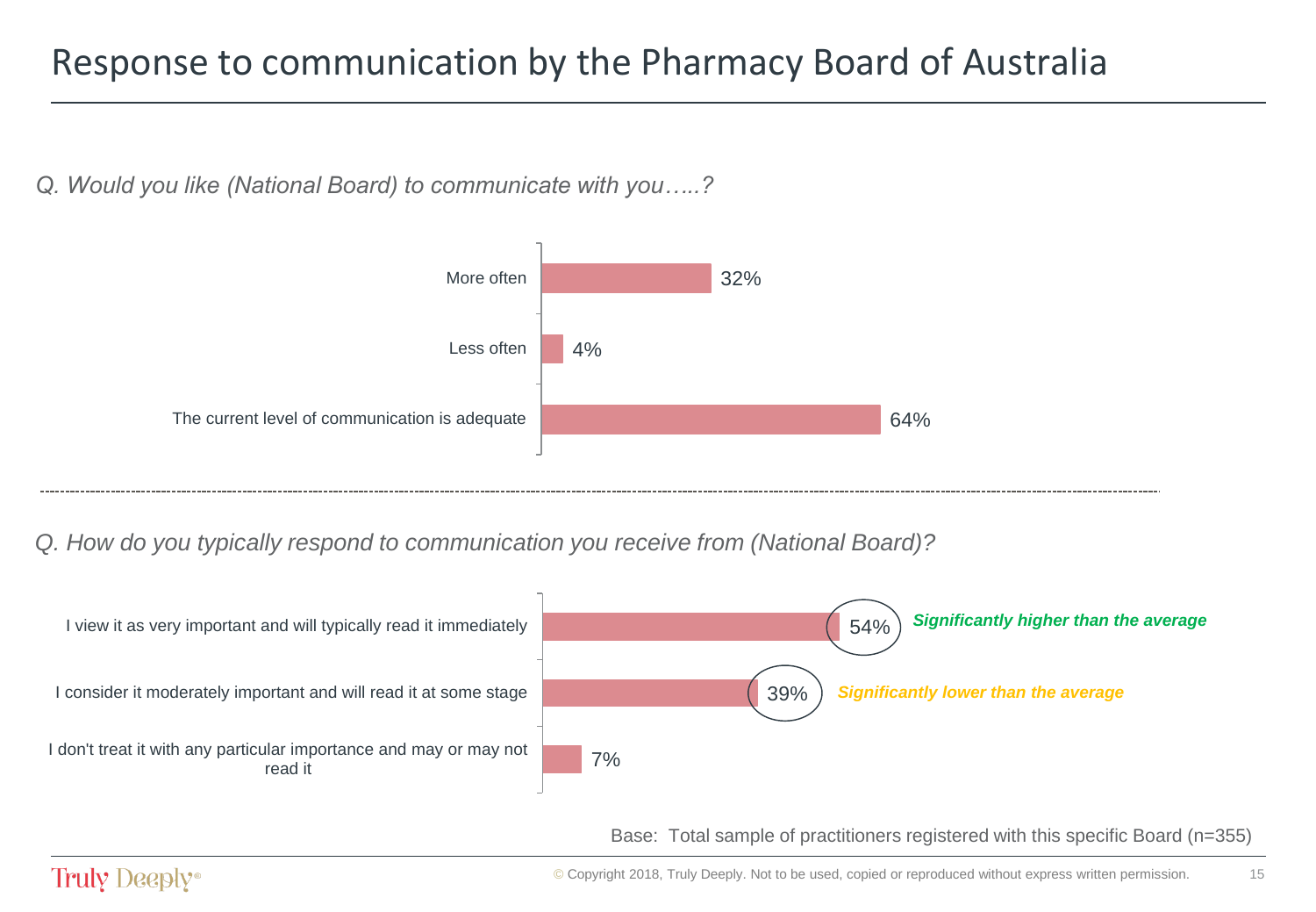### Use of the Pharmacy Board of Australia website



#### Truly Deeply<sup>®</sup>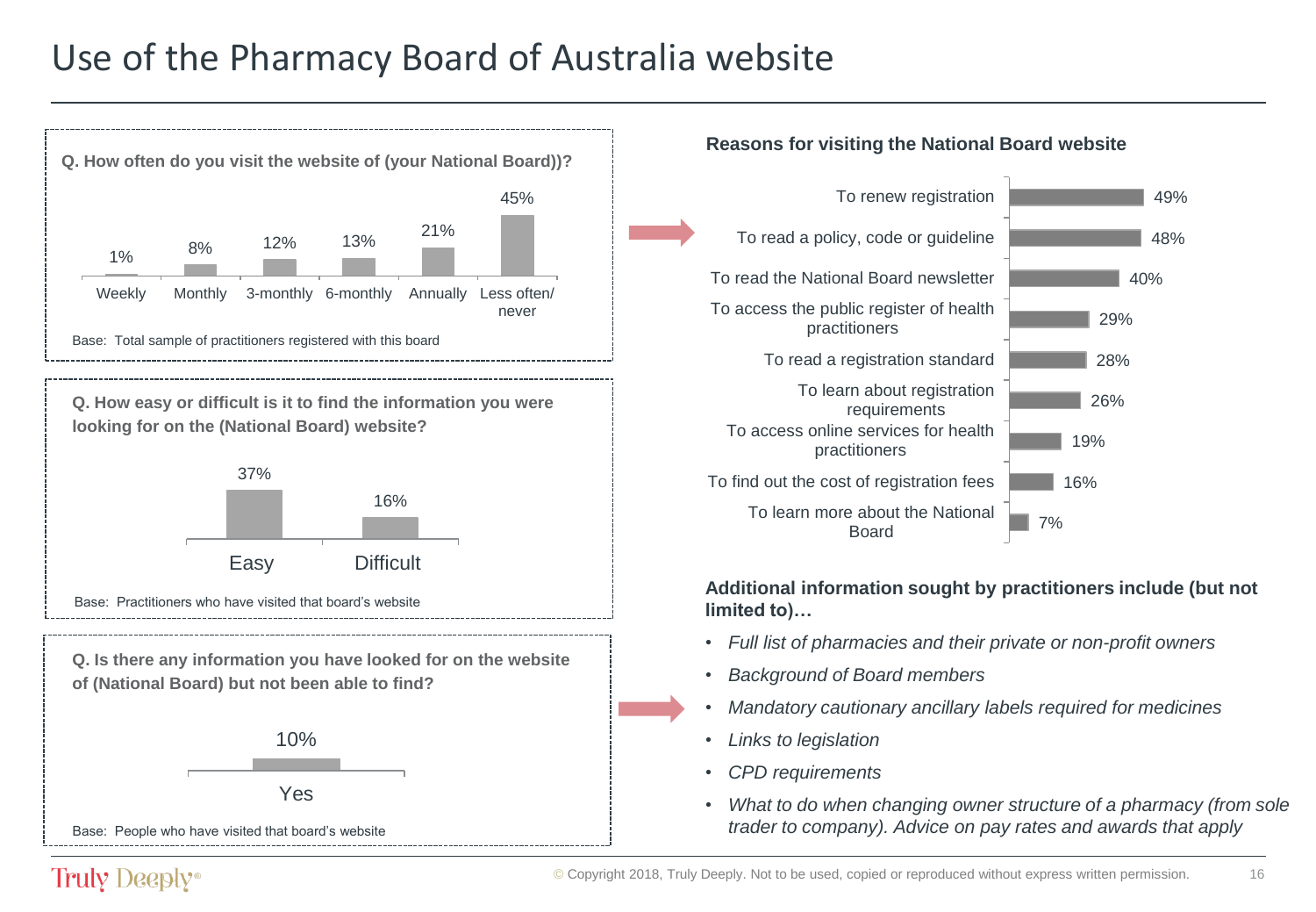#### **Sample of open ended responses** *(full list of responses provided separately)*

*I don't clearly understand the differences between the two.*

*Unclear boundaries, highly Bureaucratic, question your quality of hiring practices, too legalistic and not focussed on quality improvements, not focussed on improving public outcomes but on finding practitioner fault, focussed on nepotism at state level at least.*

*I don't really know what the differences are. I don't know a huge amount of what they do, except write guidelines and manage registration.*

*Dominated by the same monopoly of men who are friends and guild member, all working with each other for their own benefit even though one of the member would be discriminating to an employee, it is ok because he pays big fees to the guild corporation and he is a PBA examiner. Sad industry.*

*Uncaring towards practitioners Mandatory reporting of health conditions leads to those suffering health conditions not seeking help from fear of*  losing their registration and livelihood This in turn leads to worsening of the underlying condition, self medication, other *unhelpful coping mechanisms and likely has lead to countless preventable deaths/suicides.*

*Necessary bodies that seem to be doing a good job.*

*Just wish they were more timely, the amount of information about a practitioner available is concerning.*

*No, you both do a fantastic job in looking after us as well as the public. Thank you to both of you.*

*EXPENSIVE!!!!!*

*Be tougher on health professionals who are not acting professionally.*

*Time for radical change & transparency!*

*Simplification of fees or amalgamation with reduced fees would be beneficial.*

*The distinction between the roles and responsibilities of AHPRA and the National Pharmacy Board of Australia needs to be much clearer. On the surface it seems like a duplication in organisations/red tape.*

*It would be great to have updated acts and regulation or relevant useful resources on AHPRA website for each health practitioner.*